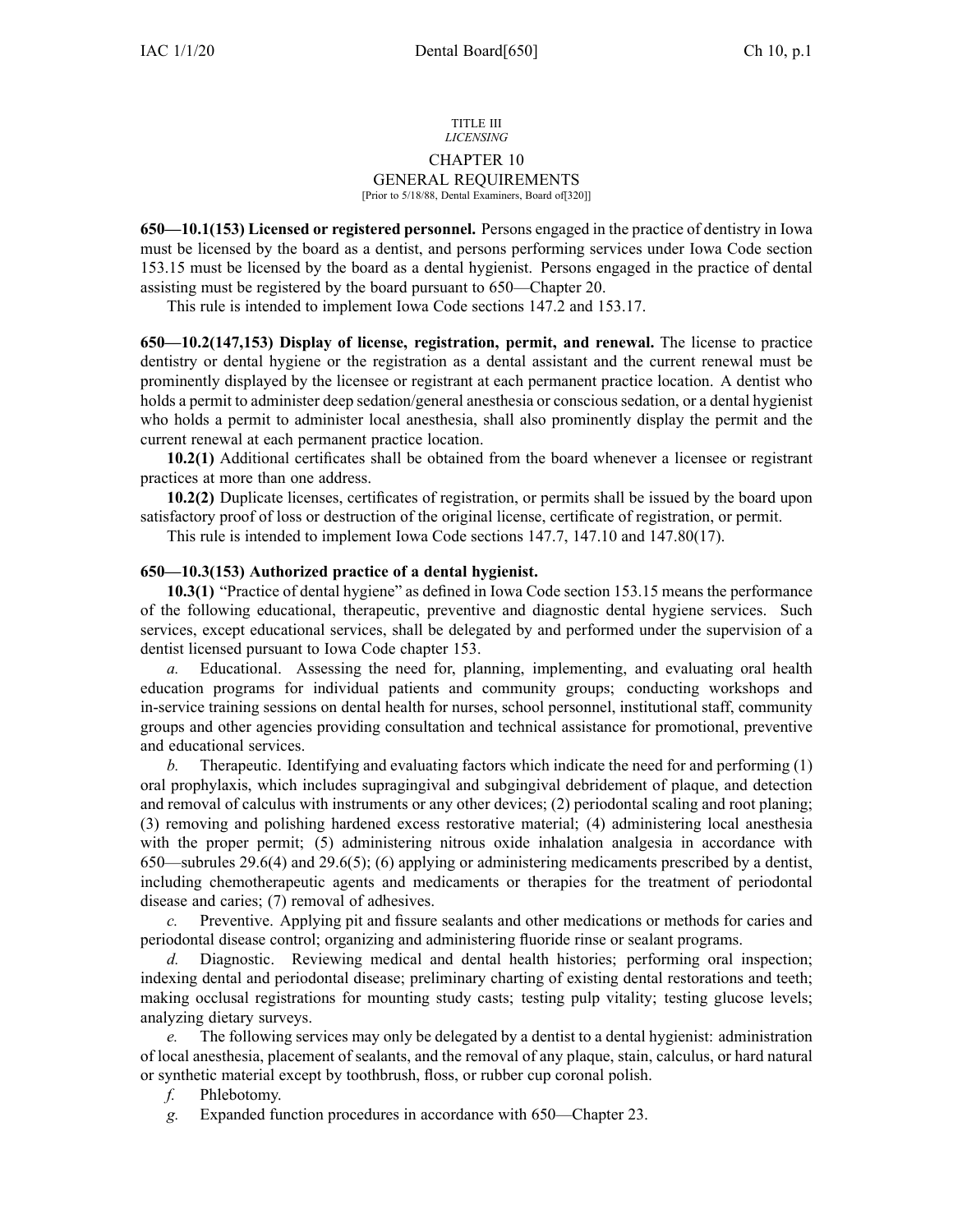**10.3(2)** All authorized services provided by <sup>a</sup> dental hygienist, excep<sup>t</sup> educational services, shall be performed under the general, direct, or public health supervision of <sup>a</sup> dentist currently licensed in the state of Iowa in accordance with [650—1.1](https://www.legis.iowa.gov/docs/iac/rule/650.1.1.pdf)(153) and [650—10.5](https://www.legis.iowa.gov/docs/iac/rule/650.10.5.pdf)(153).

**10.3(3)** Under the general or public health supervision of <sup>a</sup> dentist, <sup>a</sup> dental hygienist may provide educational services, assessment, screening, or data collection for the preparation of preliminary written records for evaluation by <sup>a</sup> licensed dentist. A dentist is not required to examine <sup>a</sup> patient prior to the provision of these dental hygiene services.

**10.3(4)** The administration of local anesthesia or nitrous oxide inhalation analgesia shall only be provided under the direct supervision of <sup>a</sup> dentist.

**10.3(5)** All other authorized services provided by a dental hygienist to a new patient shall be provided under the direct or public health supervision of <sup>a</sup> dentist. An examination by the dentist must take place during an initial visit by <sup>a</sup> new patient, excep<sup>t</sup> when hygiene services are provided under public health supervision.

**10.3(6)** Subsequent examination and monitoring of the patient, including definitive diagnosis and treatment planning, is the responsibility of the dentist and shall be carried out in <sup>a</sup> reasonable period of time in accordance with the professional judgment of the dentist based upon the individual needs of the patient.

**10.3(7)** General supervision shall not preclude the use of direct supervision when in the professional judgment of the dentist such supervision is necessary to meet the individual needs of the patient.

This rule is intended to implement Iowa Code section [153.15](https://www.legis.iowa.gov/docs/ico/section/153.15.pdf).

[**ARC [2141C](https://www.legis.iowa.gov/docs/aco/arc/2141C.pdf)**, IAB 9/16/15, effective 10/21/15; **ARC [3487C](https://www.legis.iowa.gov/docs/aco/arc/3487C.pdf)**, IAB 12/6/17, effective 1/10/18; **ARC [4676C](https://www.legis.iowa.gov/docs/aco/arc/4676C.pdf)**, IAB 9/25/19, effective 10/30/19]

**650—10.4(153) Unauthorized practice of <sup>a</sup> dental hygienist.** A dental hygienist who renders hygiene services, excep<sup>t</sup> educational services, that have not been delegated by <sup>a</sup> licensed dentist or that are not performed under the supervision of <sup>a</sup> licensed dentist as provided by rule shall be deemed to be practicing illegally.

**10.4(1)** The unauthorized practice of dental hygiene means allowing <sup>a</sup> person not licensed in dentistry or dental hygiene to perform dental hygiene services authorized in Iowa Code section [153.15](https://www.legis.iowa.gov/docs/ico/section/153.15.pdf) and rule [650—10.3](https://www.legis.iowa.gov/docs/iac/rule/650.10.3.pdf)(153).

**10.4(2)** The unauthorized practice of dental hygiene also means the performance of services by <sup>a</sup> dental hygienist that exceeds the scope of practice granted in Iowa Code section [153.15](https://www.legis.iowa.gov/docs/ico/section/153.15.pdf).

**10.4(3)** Students enrolled in dental hygiene programs. Students enrolled in an accredited dental hygiene program are not considered to be engaged in the unlawful practice of dental hygiene provided that such practice is in connection with their regular course of instruction and meets the following:

The practice of clinical skills on peers enrolled in the same program must be under the direct supervision of <sup>a</sup> program instructor with an active Iowa dental hygiene license, Iowa faculty permit, or Iowa dental license;

*b.* The practice of clinical skills on members of the public must be under the general supervision of <sup>a</sup> dentist with an active Iowa dental license;

*c.* The practice of clinical skills involving the administration or monitoring of nitrous oxide or the administration of local anesthesia must be under the direct supervision of <sup>a</sup> dentist with an active Iowa dental license.

This rule is intended to implement Iowa Code sections [147.10](https://www.legis.iowa.gov/docs/ico/section/147.10.pdf), [147.57](https://www.legis.iowa.gov/docs/ico/section/147.57.pdf) and [153.15](https://www.legis.iowa.gov/docs/ico/section/153.15.pdf). [**ARC [2592C](https://www.legis.iowa.gov/docs/aco/arc/2592C.pdf)**, IAB 6/22/16, effective 7/27/16; **ARC [3487C](https://www.legis.iowa.gov/docs/aco/arc/3487C.pdf)**, IAB 12/6/17, effective 1/10/18; **ARC [3987C](https://www.legis.iowa.gov/docs/aco/arc/3987C.pdf)**, IAB 8/29/18, effective 10/3/18]

**650—10.5(153) Public health supervision allowed.** A dentist who meets the requirements of this rule may provide public health supervision to <sup>a</sup> dental hygienist if the dentist has an active Iowa license and the services are provided in public health settings.

**10.5(1)** *Public health settings defined.* For the purposes of thisrule, public health settings are limited to schools; Head Start programs; programs affiliated with the early childhood Iowa (ECI) initiative authorized by Iowa Code chapter [256I](https://www.legis.iowa.gov/docs/ico/chapter/256I.pdf); child care centers (excluding home-based child care centers);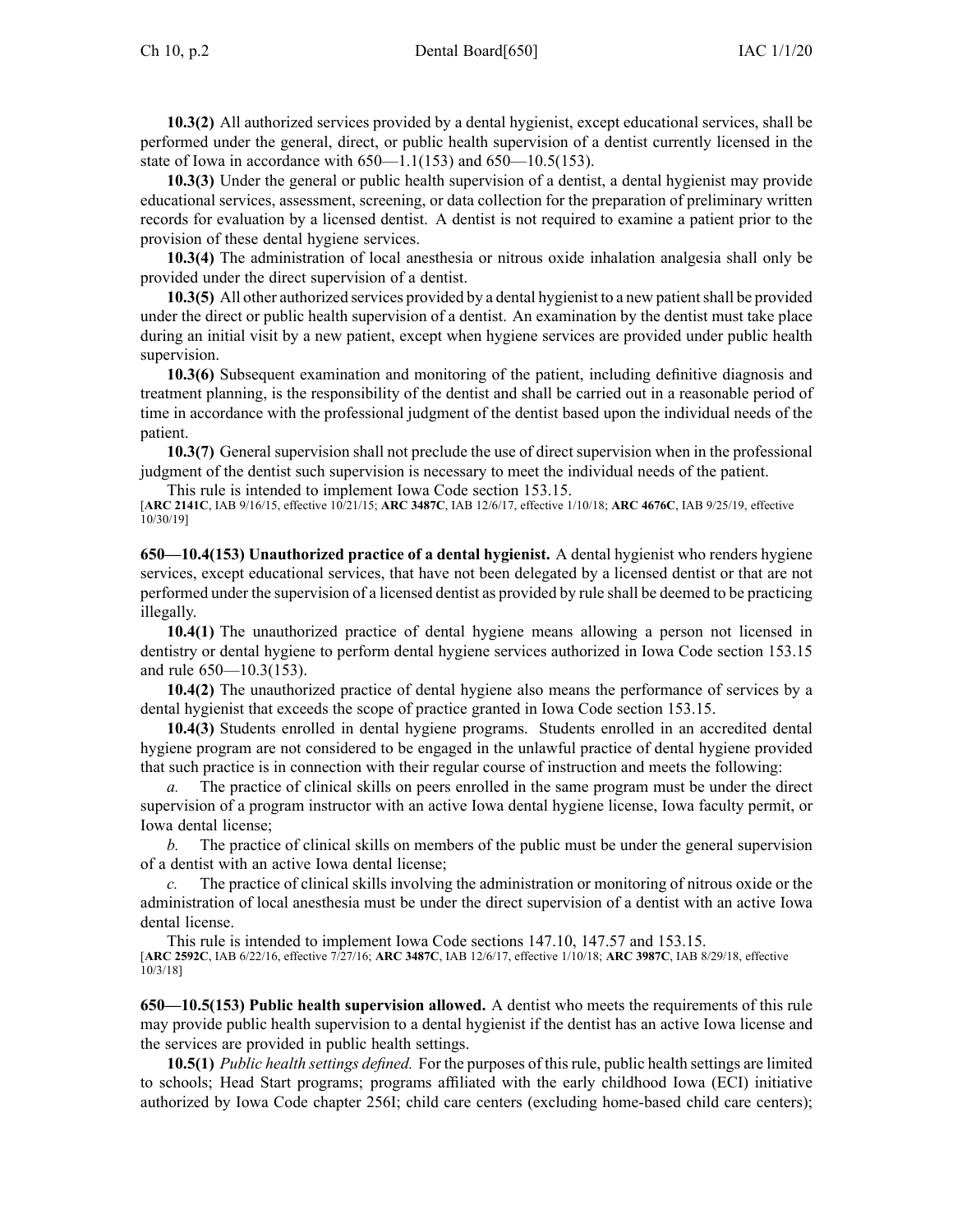federally qualified health centers; public health dental vans; free clinics; nonprofit community health centers; nursing facilities; and federal, state, or local public health programs.

**10.5(2)** *Public health supervision defined.* "Public health supervision" means all of the following:

*a.* The dentist authorizes and delegates the services provided by <sup>a</sup> dental hygienist to <sup>a</sup> patient in <sup>a</sup> public health setting, with the exception that hygiene services may be rendered without the patient's first being examined by <sup>a</sup> licensed dentist;

*b.* The dentist is not required to provide future dental treatment to patients served under public health supervision;

*c.* The dentist and the dental hygienist have entered into <sup>a</sup> written supervision agreemen<sup>t</sup> that details the responsibilities of each licensee, as specified in subrule [10.5\(3\)](https://www.legis.iowa.gov/docs/iac/rule/650.10.5.pdf); and

*d.* The dental hygienist has an active Iowa license with <sup>a</sup> minimum of one year of clinical practice experience.

**10.5(3)** *Licensee responsibilities.* When working together in <sup>a</sup> public health supervision relationship, <sup>a</sup> dentist and dental hygienist shall enter into <sup>a</sup> written agreemen<sup>t</sup> that specifies the following responsibilities.

*a.* The dentist providing public health supervision must:

(1) Be available to provide communication and consultation with the dental hygienist;

(2) Have age- and procedure-specific standing orders for the performance of dental hygiene services. Those standing orders must include consideration for medically compromised patients and medical conditions for which <sup>a</sup> dental evaluation must occur prior to the provision of dental hygiene services;

(3) Specify <sup>a</sup> period of time in which an examination by <sup>a</sup> dentist must occur prior to providing further hygiene services. However, this examination requirement does not apply to educational services, assessments, screenings, and fluoride if specified in the supervision agreement;

(4) Specify the location or locations where the hygiene services will be provided under public health supervision; and

(5) Complete board-approved training on silver diamine fluoride if the supervision agreemen<sup>t</sup> permits the use of silver diamine fluoride. The supervision agreemen<sup>t</sup> must specify guidelines for use of silver diamine fluoride and must follow board-approved protocols.

*b.* A dental hygienist providing services under public health supervision may provide assessments; screenings; data collection; and educational, therapeutic, preventive, and diagnostic services as defined in rule [650—10.3](https://www.legis.iowa.gov/docs/iac/rule/650.10.3.pdf)(153), excep<sup>t</sup> for the administration of local anesthesia or nitrous oxide inhalation analgesia, and must:

(1) Maintain contact and communication with the dentist providing public health supervision;

(2) Practice according to age- and procedure-specific standing orders as directed by the supervising dentist, unless otherwise directed by the dentist for <sup>a</sup> specific patient;

(3) Provide to the patient, parent, or guardian <sup>a</sup> written plan for referral to <sup>a</sup> dentist and assessment of further dental treatment needs;

(4) Have each patient sign <sup>a</sup> consent form that notifies the patient that the services that will be received do not take the place of regular dental checkups at <sup>a</sup> dental office and are meant for people who otherwise would not have access to services;

(5) Specify <sup>a</sup> procedure for creating and maintaining dental records for the patients that are treated by the dental hygienist, including where these records are to be located; and

(6) Complete board-approved training on silver diamine fluoride if the supervision agreemen<sup>t</sup> permits the use of silver diamine fluoride. The supervision agreemen<sup>t</sup> must specify guidelines for use of silver diamine fluoride and must follow board-approved protocols.

The written agreement for public health supervision must be maintained by the dentist and the dental hygienist and must be made available to the board upon request. The dentist and dental hygienist must review the agreemen<sup>t</sup> at least biennially.

*d.* A copy of the written agreemen<sup>t</sup> for public health supervision shall be filed with the Bureau of Oral and Health Delivery Systems, Iowa Department of Public Health, Lucas State Office Building, 321 E. 12th Street, Des Moines, Iowa 50319.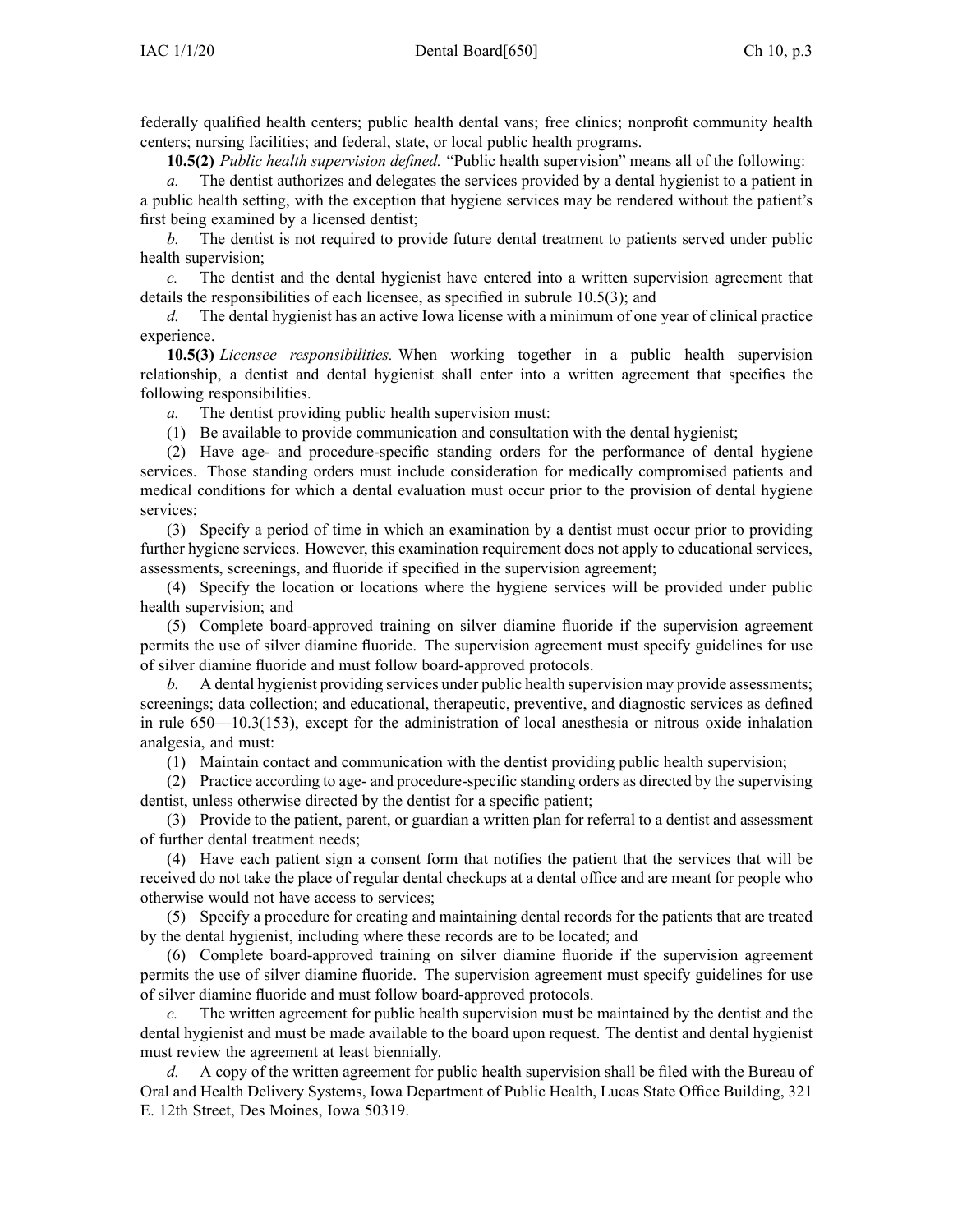**10.5(4)** *Reporting requirements.* Each dental hygienist who has rendered services under public health supervision must complete <sup>a</sup> summary repor<sup>t</sup> at the completion of <sup>a</sup> program or, in the case of an ongoing program, at least annually. The repor<sup>t</sup> shall be filed with the bureau of oral and health delivery systems of the Iowa department of public health on forms provided by the department and shall include information related to the number of patients seen and services provided so that the department may assess the impact of the program. The department will provide summary reports to the board on an annual basis.

This rule is intended to implement Iowa Code section [153.15](https://www.legis.iowa.gov/docs/ico/section/153.15.pdf).

[**ARC [7767B](https://www.legis.iowa.gov/docs/aco/arc/7767B.pdf)**, IAB 5/20/09, effective 6/24/09; **ARC [0629C](https://www.legis.iowa.gov/docs/aco/arc/0629C.pdf)**, IAB 3/6/13, effective 4/10/13; **ARC [2141C](https://www.legis.iowa.gov/docs/aco/arc/2141C.pdf)**, IAB 9/16/15, effective 10/21/15; **ARC [3987C](https://www.legis.iowa.gov/docs/aco/arc/3987C.pdf)**, IAB 8/29/18, effective 10/3/18]

#### **650—10.6(147,153,272C) Other requirements.**

**10.6(1)** *Change of name.* Each person licensed or registered by the board must notify the board, by written correspondence, of <sup>a</sup> change of legal name within 60 days of such change. Proof of <sup>a</sup> legal name change, such as <sup>a</sup> copy of <sup>a</sup> notarized letter, marriage certificate, or other legal document establishing the change must accompany the reques<sup>t</sup> for <sup>a</sup> name change.

**10.6(2)** *Change of address.* Each person licensed or registered by the board must notify the board within 60 days, through the board's online system, of changes in email and mailing addresses. Address changes shall be submitted as follows:

*a. Primary mailing address.* Licensees or registrants shall designate <sup>a</sup> primary mailing address. The primary mailing address may be <sup>a</sup> designated work or home address.

*b. Practice locations.* Licensees or registrants shall repor<sup>t</sup> addresses for all practice locations. Practice locations include full-time and part-time practice locations.

*c. Email address.* Each licensee or registrant shall report, when available, an email address for the purpose of electronic communications from the board.

**10.6(3)** *Child and dependent adult abuse training.* Licensees or registrants who regularly examine, attend, counsel or treat children or adults in Iowa must obtain mandatory training in child and dependent adult abuse identification and reporting in accordance with [650—subrule](https://www.legis.iowa.gov/docs/iac/rule/650.25.4.pdf) 25.4(2).

**10.6(4)** *Reporting requirements.* Each licensee and registrant shall be responsible for reporting to the board, within 30 days, any of the following:

*a.* Every adverse judgment in <sup>a</sup> professional malpractice action to which the licensee or registrant was <sup>a</sup> party.

*b.* Every settlement of <sup>a</sup> claim against the licensee or registrant alleging malpractice.

*c.* Any license or registration revocation, suspension or other disciplinary action taken by <sup>a</sup> licensing authority of another state, territory or country within 30 days of the final action by the licensing authority.

This rule is intended to implement Iowa Code sections [147.9](https://www.legis.iowa.gov/docs/ico/section/147.9.pdf), [232.69](https://www.legis.iowa.gov/docs/ico/section/232.69.pdf), [235B.16](https://www.legis.iowa.gov/docs/ico/section/235B.16.pdf) and [272C.9](https://www.legis.iowa.gov/docs/ico/section/272C.9.pdf). [**ARC [0265C](https://www.legis.iowa.gov/docs/aco/arc/0265C.pdf)**, IAB 8/8/12, effective 9/12/12; **ARC [3987C](https://www.legis.iowa.gov/docs/aco/arc/3987C.pdf)**, IAB 8/29/18, effective 10/3/18; **ARC [4846C](https://www.legis.iowa.gov/docs/aco/arc/4846C.pdf)**, IAB 1/1/20, effective 2/5/20]

[Filed 8/23/78, Notice 6/28/78—published 9/20/78, effective 10/25/78]

[Filed emergency 12/16/83—published 1/4/84, effective 12/16/83]

[Filed emergency 2/24/84 after Notice 1/4/84—published 3/14/84, effective 2/24/84]

[Filed 12/14/84, Notice 10/10/84—published 1/2/85, effective 2/6/85] [Filed 4/28/88, Notice 3/23/88—published 5/18/88, effective 6/22/88]

[Filed 7/28/95, Notice 5/10/95—published 8/16/95, effective 9/20/95]

[Filed 10/30/98, Notice 5/20/98—published 11/18/98, effective 12/23/98]

[Filed 1/22/99, Notice 11/18/98—published 2/10/99, effective 3/17/99]

[Filed 7/23/99, Notice 5/19/99—published 8/11/99, effective 9/15/99]

[Filed 1/21/00, Notice 12/15/99—published 2/9/00, effective 3/15/00]

[Filed 10/23/00, Notice 8/9/00—published 11/15/00, effective 1/1/01]

[Filed 1/19/01, Notice 11/15/00—published 2/7/01, effective 3/14/01]

[Filed 6/21/02, Notice 2/20/02—published 7/10/02, effective 8/14/02]

[Filed 12/4/03, Notice 9/17/03—published 12/24/03, effective 1/28/04]

[Filed 7/1/04, Notice 5/12/04—published 7/21/04, effective 8/25/04]